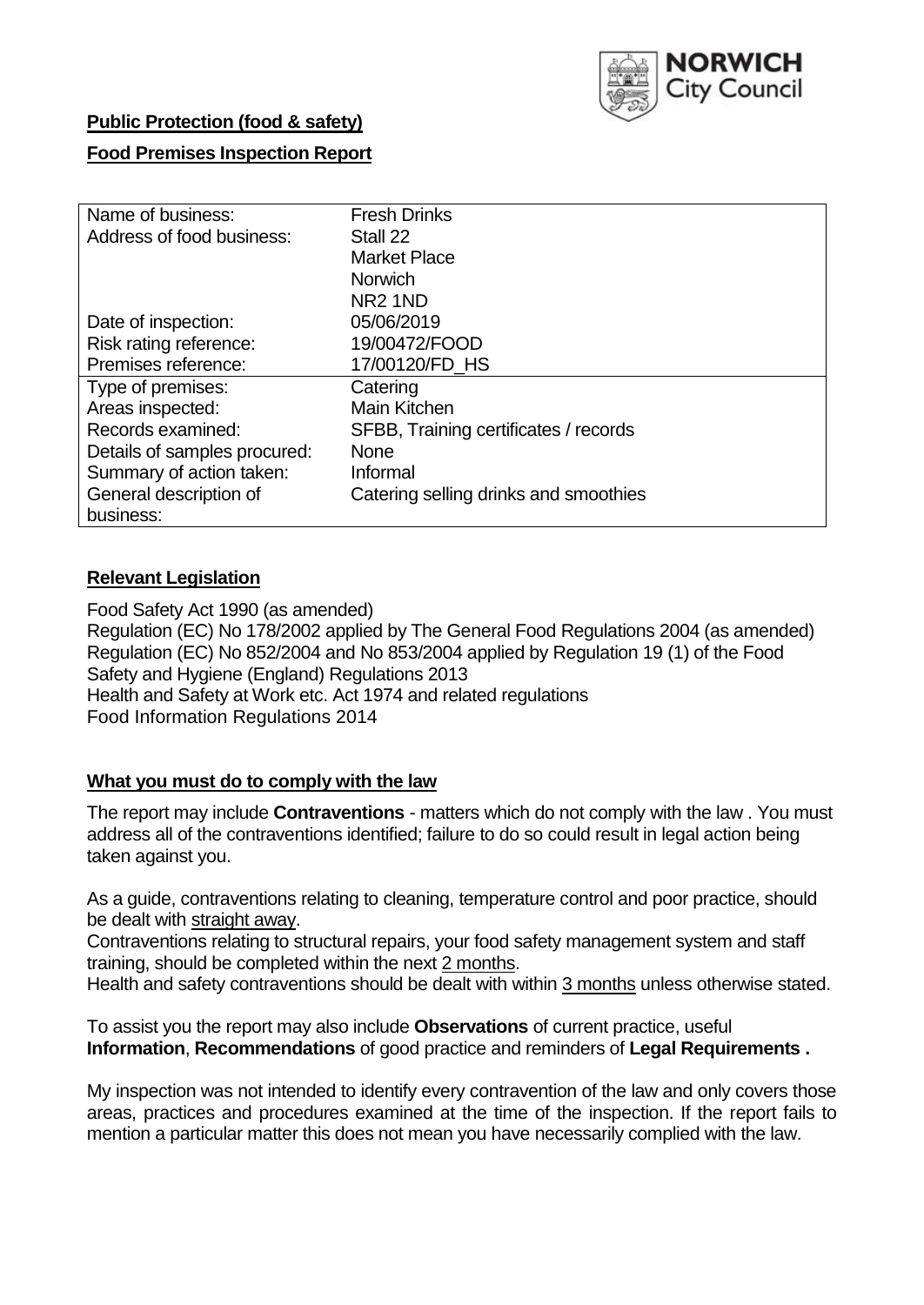# **FOOD SAFETY**

### **How we calculate your Food Hygiene Rating:**

The food safety section has been divided into the three areas which you are scored against for the hygiene rating: 1. food hygiene and safety procedures, 2. structural requirements and 3. confidence in management/control procedures. Each section begins with a summary of what was observed and the score you have been given. Details of how these scores combine to produce your overall food hygiene rating are shown in the table.

| <b>Compliance Area</b>                     |          |    |           | <b>You Score</b> |                |    |           |    |                |  |  |
|--------------------------------------------|----------|----|-----------|------------------|----------------|----|-----------|----|----------------|--|--|
| Food Hygiene and Safety                    |          |    |           | 0                | 5              | 10 | 15        | 20 | 25             |  |  |
| <b>Structure and Cleaning</b>              |          |    | 0         | 5                | 10             | 15 | 20        | 25 |                |  |  |
| Confidence in management & control systems |          |    | 0         | 5                | 10             | 15 | 20        | 30 |                |  |  |
|                                            |          |    |           |                  |                |    |           |    |                |  |  |
| <b>Your Total score</b>                    | $0 - 15$ | 20 | $25 - 30$ |                  | $35 - 40$      |    | $45 - 50$ |    | > 50           |  |  |
| <b>Your Worst score</b>                    | 5        | 10 | 10        |                  | 15             |    | 20        |    | $\blacksquare$ |  |  |
|                                            |          |    |           |                  |                |    |           |    |                |  |  |
| <b>Your Rating is</b>                      | 5        | 4  | 3         |                  | $\overline{2}$ |    |           |    | $\Omega$       |  |  |

Your Food Hygiene Rating is 5 - a very good standard



## **1. Food Hygiene and Safety**

Food Hygiene standards are excellent. You demonstrated full compliance with legal requirements. You have safe food handling practices and procedures and all the necessary control measures to prevent cross-contamination are in place. **(Score 0)**

## Contamination risks

**Observation** At the time of inspection the kitchen waste bin was closed.

**Recommendation** Ensure that the bin is open while preparing food to avoid touching the lid.

#### Hand-washing

**Observation** At the time of inspection it was noted that you were wearing gloves while preparing food.

**Recommendation** Ensure that you change the gloves frequently enough and that you wash your hands each time you change them.